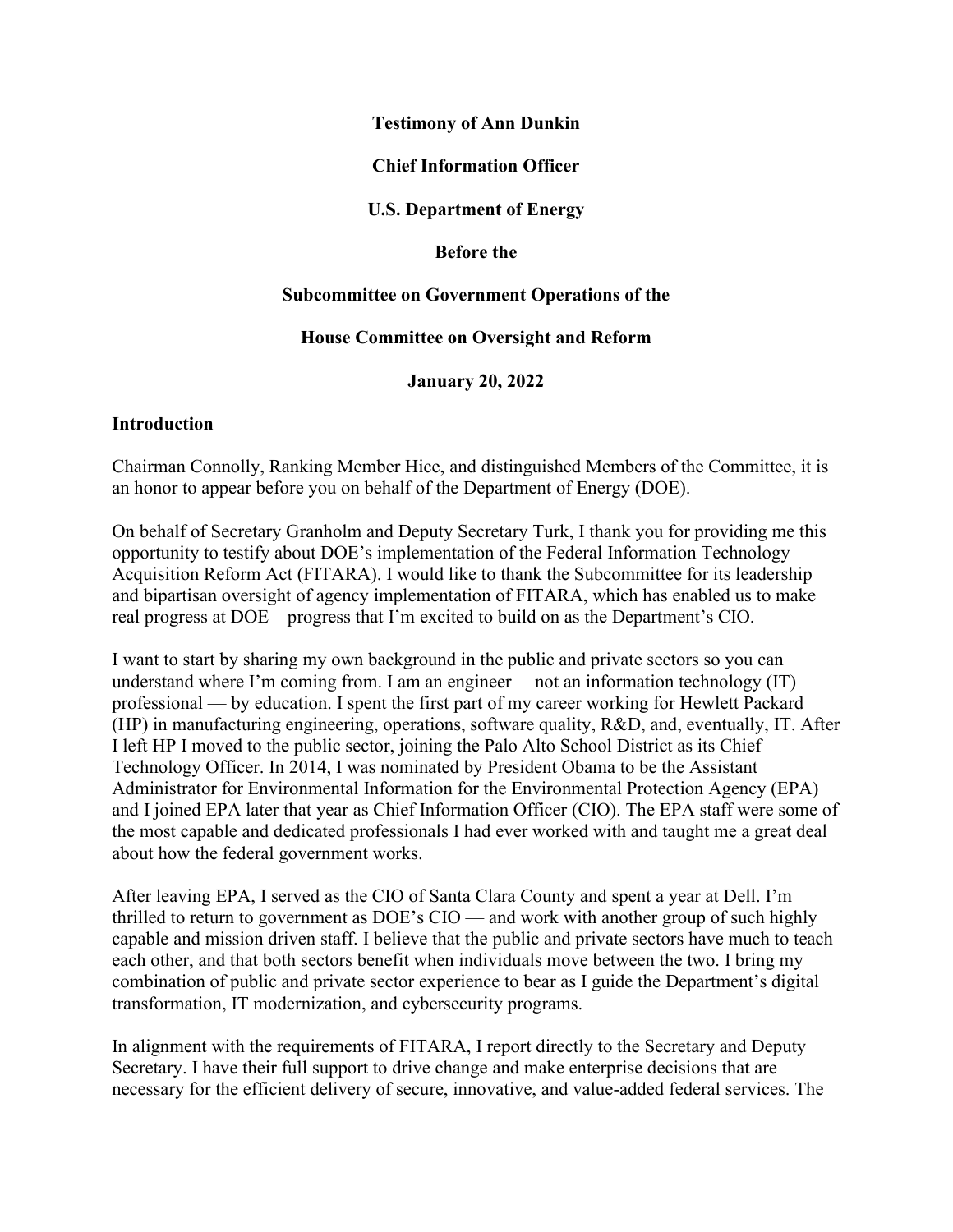implementation of FITARA at DOE is led by me, with active collaboration from the Department's Chief Financial Officer (CFO), Chief Human Capital Officer (CHCO), and Senior Procurement Executive (SPE). FITARA and other associated laws, such as the Federal Information Security Modernization Act (FISMA) and the Modernizing Government Technology (MGT) Act, provide the Department with the authority necessary to accelerate our work to improve DOE's IT and cybersecurity programs.

I am pleased to testify today on the progress we are making in exercising our FITARA authority, which is reinforced by the support I receive as a direct report to the Secretary and the Deputy Secretary. I will share updates about how FITARA has shaped our technology, innovation, and cybersecurity efforts and informed our approach to working within DOE's unique operating environment. Although we have made significant progress, I want to acknowledge that DOE still faces challenges. I am committed to driving this important work ahead, and I look forward to working with you and keeping you informed on this effort.

Within the Department, our governance framework is our vehicle for fully implementing FITARA. This framework, under the direction of the Cyber Council, chaired by Deputy Secretary Turk, helps us effectuate change, enable collaboration, initiate new value conversations, and accelerate modernization efforts across DOE.

FITARA helps to ensure that DOE's IT and cybersecurity programs are strong enough to support and enable the vital work of the Department across the three main priorities set by Secretary Granholm: Combating the Climate Crisis, Creating Clean Energy Union Jobs, and Promoting Energy Justice.

Every year we become more dependent on technology in our work and personal lives. Since FITARA was enacted, our use of technology has increased dramatically and changed the way we live and work in fundamental ways. While this ever-expanding use of technology generates new opportunities, it also creates ever-expanding and evolving risks. We are in a challenging and dynamic environment where we must protect our valuable digital assets, assess threats and risks in an increasingly hostile cyber environment, and meet growing customer and regulatory expectations—all without degrading our ability to innovate and modernize. Today I would like to briefly address how we can bring this all together and make it work.

## **FITARA**

Rapidly evolving technology can help us better serve the American people—and do so faster, driving change through continuous innovation while balancing risks. We need a bold vision, empowered workforce, mature IT management practices and processes, and strong governance combined with solid technology leadership. I believe that's exactly what FITARA helps us achieve. As the DOE FITARA program continues to mature — including at our national laboratories, Power Marketing Administrations (PMAs), plants, and sites—we will continue to focus on:

• enhancing our visibility into and understanding of IT-related resources and investments and their relationship to mission priorities;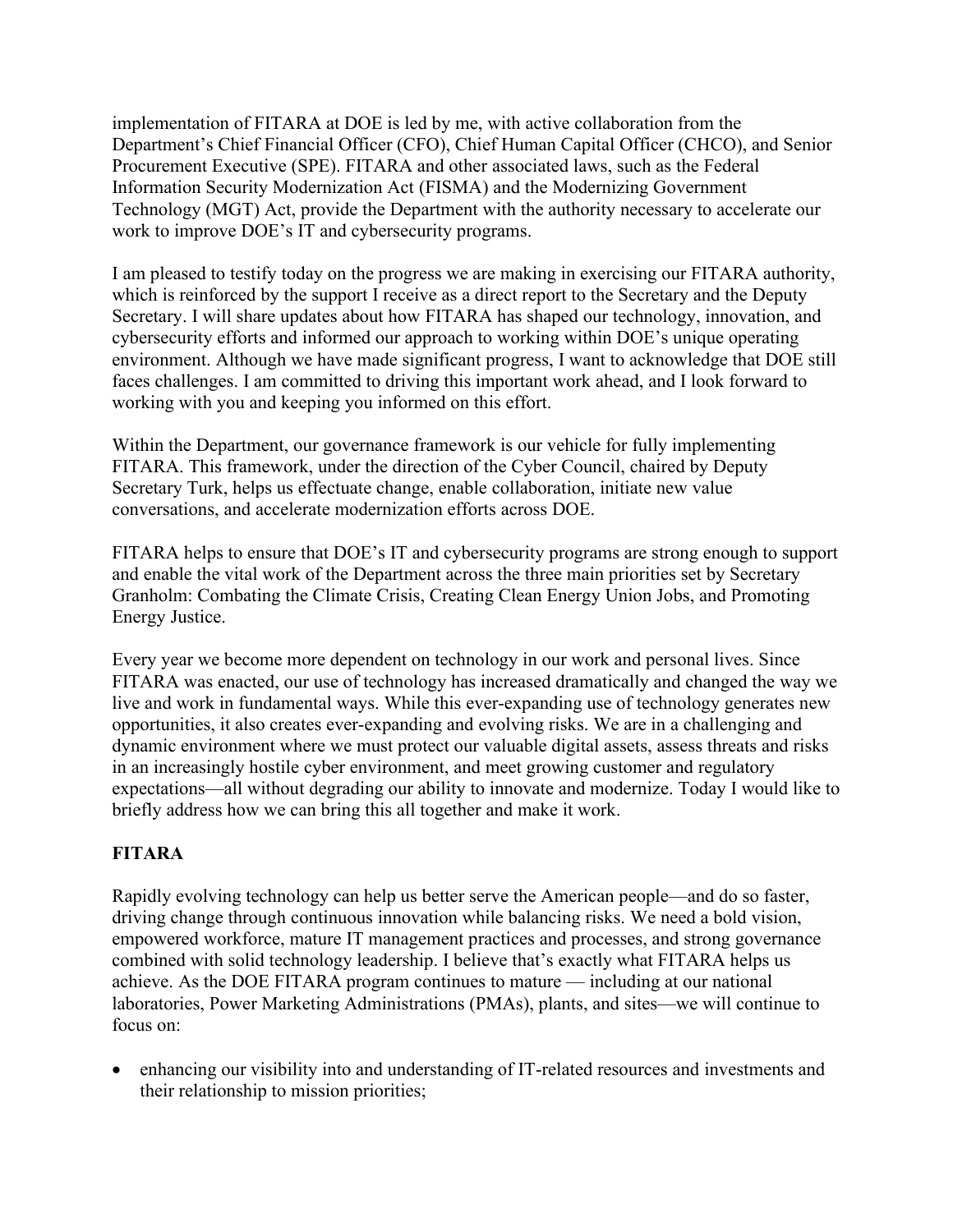- supporting CIO and IT management authorities at all levels of leadership and management throughout the Department;
- improving our cybersecurity posture;
- implementing new and updating existing policies and processes for managing IT resources from planning to execution; and
- strengthening governance and oversight processes.

I want to share a few highlights from our FITARA implementation, as well as our implementation of MGT and FISMA, and the areas where we have been able to influence and change behavior.

**IT Budget Planning:** The DOE Office of the Chief Information Officer (OCIO) manages the Department's IT portfolio, consisting of investments from all departmental elements, including the management and operating (M&O) contracted national labs and environmental clean-up sites, as well as the Power Marketing Administrations (PMAs). OCIO also leads the Department's Technology Business Management (TBM) implementation, enhancing my ability to be an active partner in IT budget decision making through increased visibility into IT spending. OCIO provides IT-related budgeting guidance to the Department to assist with annual budget formulation. I receive annual cybersecurity budget briefings from several larger departmental elements to ensure I am aware of major funding needs and gaps. In addition, as part of the annual budget planning process, departmental elements are asked to provide a consolidated list of planned IT acquisitions for OCIO review.

These processes enhance visibility into IT investments and strengthen alignment with mission priorities through:

- increasing collaboration and providing opportunities for improved transparency and resource alignment;
- identifying potential uses of Enterprise Wide Agreements (EWAs);
- affirming security controls such as FedRAMP, Supply Chain Risk Management (SCRM), and security authorizations; and
- streamlining the planning, budgeting, and acquisition phases of IT investments.

**IT Acquisition:** In addition to defining processes for ensuring all IT related contract actions have been reviewed and approved by the CIO, we also built an EWA program that identifies, acquires, and oversees contract vehicles for widely-used, commercially-available products and services across the entire Department. This program enables DOE to reduce duplicative work within the enterprise, take advantage of economies of scale and be good stewards of taxpayer dollars. DOE integrated the SCRM process into all IT acquisition processes and we are establishing SCRM timeframes and assessment capabilities to reduce supply chain risks. This will further enhance our cybersecurity posture through use of trusted vendors. Overall, the EWA program achieved savings of \$217 million and is a significant contributor to DOE's total portfolio savings of \$542 million for the period FY12 to FY22. One example of the results of the EWA program is we recently established enterprise agreements with three major cloud service providers.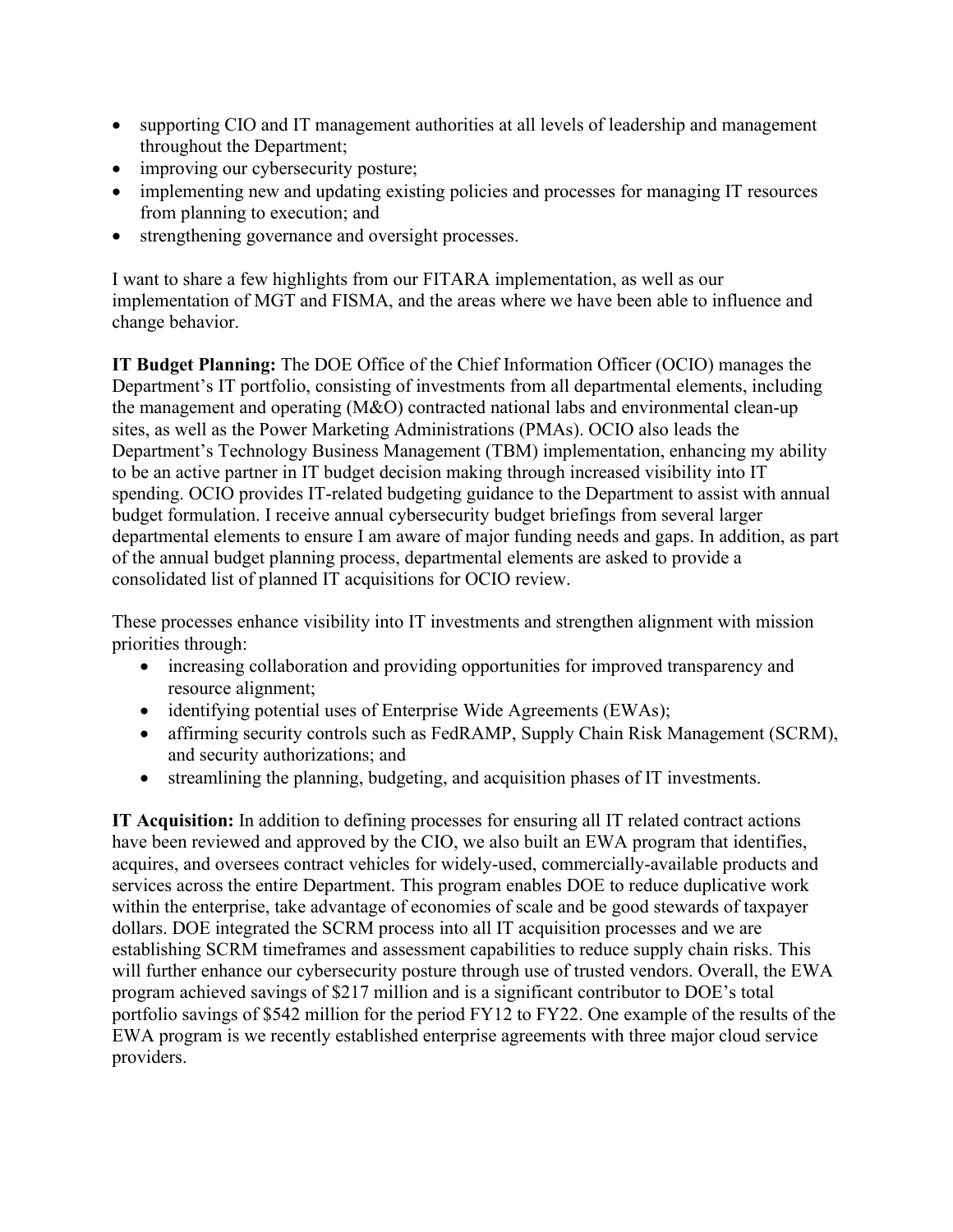**Data Center Consolidation:** The Department closed 146 data centers since the inception of the Data Center Optimization Initiative (DCOI). We expect to close another seven data centers by 2025. DOE continues to build supercomputers at a rate of one per year to meet our national security goals. We will continue to support and optimize data centers that house these important assets while we continue to strategically close commodity data centers.

Sustainability is an important value to me and to DOE. We are committed to sustainability, including through increasing the energy efficiency of our data centers. To assist with optimization of energy use at data centers, DOE utilizes a collection of innovative tools which includes products developed by one of our national laboratories to improve the efficiency of our data centers. The tool identifies areas where we can improve energy efficiency, including by monitoring how much energy our infrastructure uses, measuring the power and utilization levels for servers, and providing key predictive analytics to increase efficiency. Among other important capabilities, it can be used to determine the best time to run large simulation models, helping us save on energy costs by scheduling jobs during off-peak hours.

**Transition from Networx:** DOE is transitioning from the old Networx telecommunications systems to GSA's Enterprise Infrastructure Solutions (EIS) for enterprise telecommunications and networking solutions. DOE has awarded contracts for both data and voice. While our contract awards were made later than we would have preferred, DOE is confident we can meet the GSA disconnect target of September 2022. We will be leveraging GSA's expertise, as well as that of our transition management vendor, to implement risk mitigation strategies and to accelerate our transition.

## **Innovation**

I would now like to provide an update on some of our initiatives to enhance innovation at the Department, especially by leveraging the MGT Act (Pub. L. No. 115-91). The MGT Act supports our wide-ranging and ambitious modernization efforts, including upgrading our IT systems, moving systems and data to the cloud, and implementing new infrastructure. Continuing this progress will be crucial for the success of the innovation efforts that I'm leading at DOE and—in my capacity as chair of the CIO Council's Innovation Committee—across the federal government.

**Working Capital Fund:** DOE utilizes the Department's Working Capital Fund (WCF) for some IT services. We are also exploring the option of creating a new WCF for IT modernization and evaluating options to add more services to DOE's existing WCF. This evaluation is a joint effort of the CIO and CFO.

**Technology Modernization Fund:** DOE was an early advocate and adopter of the MGT Act's Technology Modernization Fund (TMF) and was initially awarded \$15 million dollars in 2018 as part of the first cohort of TMF projects. This award funded migration of email from legacy, onpremises servers to cloud services. We were happy to see that the American Rescue Plan (P.L. No. 117-2) provided additional TMF funds to address urgent IT modernization challenges, bolster cybersecurity defenses following the SolarWinds incident, and improve the delivery of COVID-19 relief. The TMF has the potential to be a transformative funding vehicle for DOE,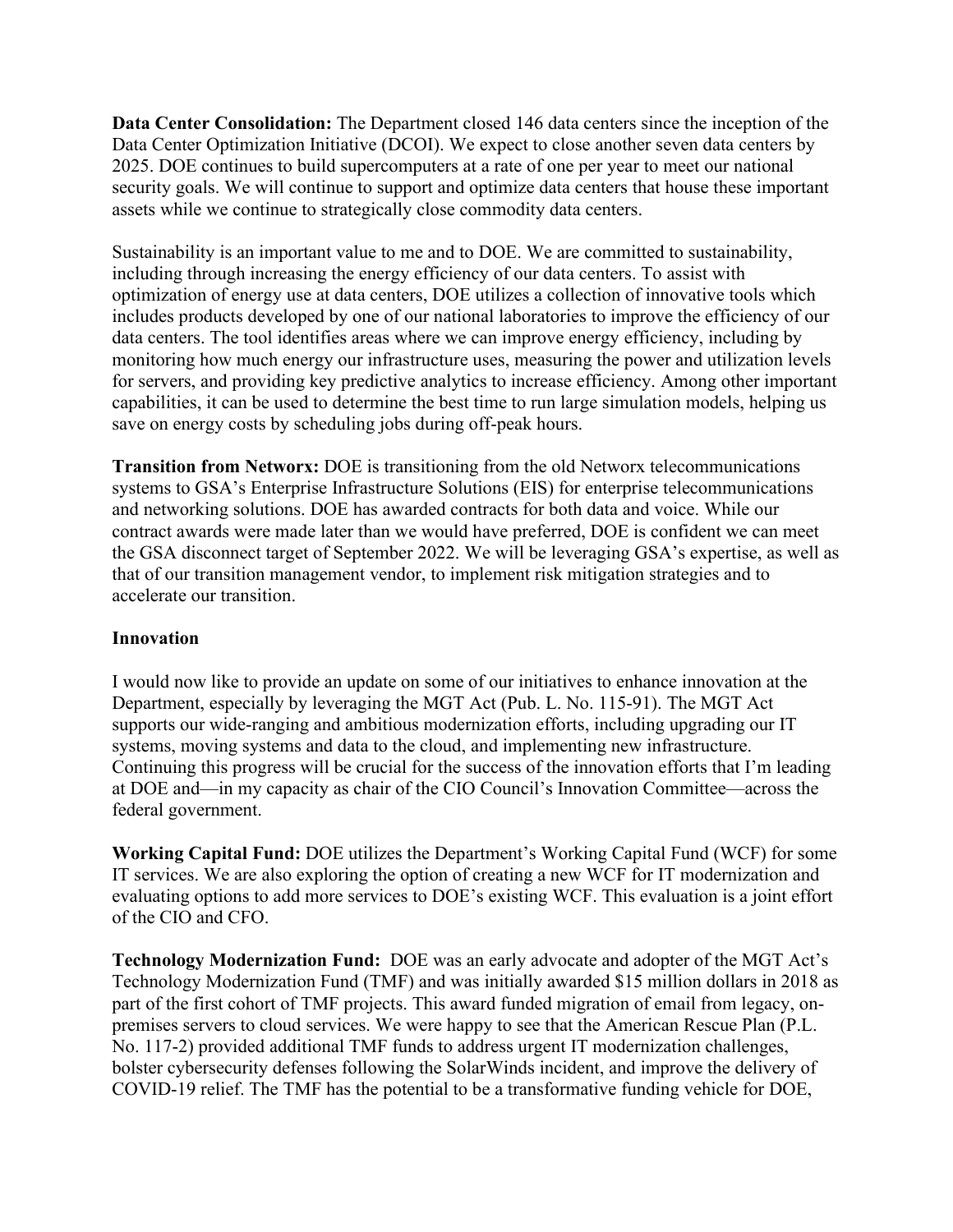enabling us to modernize and secure our environment. Since the release of the TMF ARP guidance, DOE submitted three TMF proposals totaling approximately \$55 million. These requests, if approved, will give the Department the opportunity to make significant investments in secure cloud architecture, business system secure client service architecture, and reduce technical debt across the Office of Science. That said, given the large number of requests received for this round of the TMF, the current \$1B allocation is far less than the demand for TMF funding.

# **Cybersecurity**

Next, I would like to address the vital work we are performing to secure the DOE enterprise.

DOE continues to make progress toward improving our cybersecurity posture. Our efforts are focused on:

- strengthening enterprise visibility and situational awareness;
- combating advanced persistent threats;
- forging interagency and sector partnerships to protect critical infrastructure;
- promoting information sharing;
- enhancing policy and guidance; and
- advancing technologies for cyber defense.

DOE is responsible for a diverse mission spanning [nuclear security,](https://powerpedia.energy.gov/wiki/Nuclear_security) classified and open science, energy generation, and environmental management. The varying security needs within DOE's mission space present unique cybersecurity challenges, requiring our risk management program to be flexible to allow leaders to make risk-based decisions that enable the mission. Under the existing DOE Cybersecurity Order 205.1C, heads of department elements are given significant autonomy to manage their cybersecurity programs. The approach requires significant coordination and collaboration to assure and report compliance and cyber performance at the enterprise level.

We are encouraged by the new FY22 FISMA Guidance and Metrics and the shift from pure compliance to a more risk-based approach to cybersecurity, which will allow DOE to focus on our highest priority mission areas and risks. We continue to work closely with the Office of Management and Budget and CISA on efforts to continuously improve FISMA and ensure that the metrics that are tracked are timely and relevant.

The Department is also leveraging the Department of Homeland Security's (DHS) Continuous Diagnostic Mitigation (CDM) program to obtain additional security tools, including, most recently, hardware and software asset management. While these tools were delayed due to pandemic-related funding shortfalls, we are looking forward to significant increases in enterprise visibility as we roll them out in the coming months.

DOE has also made investments targeting vulnerability management, big data analytics, crowdsourced penetration testing, enhanced training initiatives and workforce engagement. These are all designed to improve enterprise-level visibility and foster the level of collaboration necessary to accomplish our mission.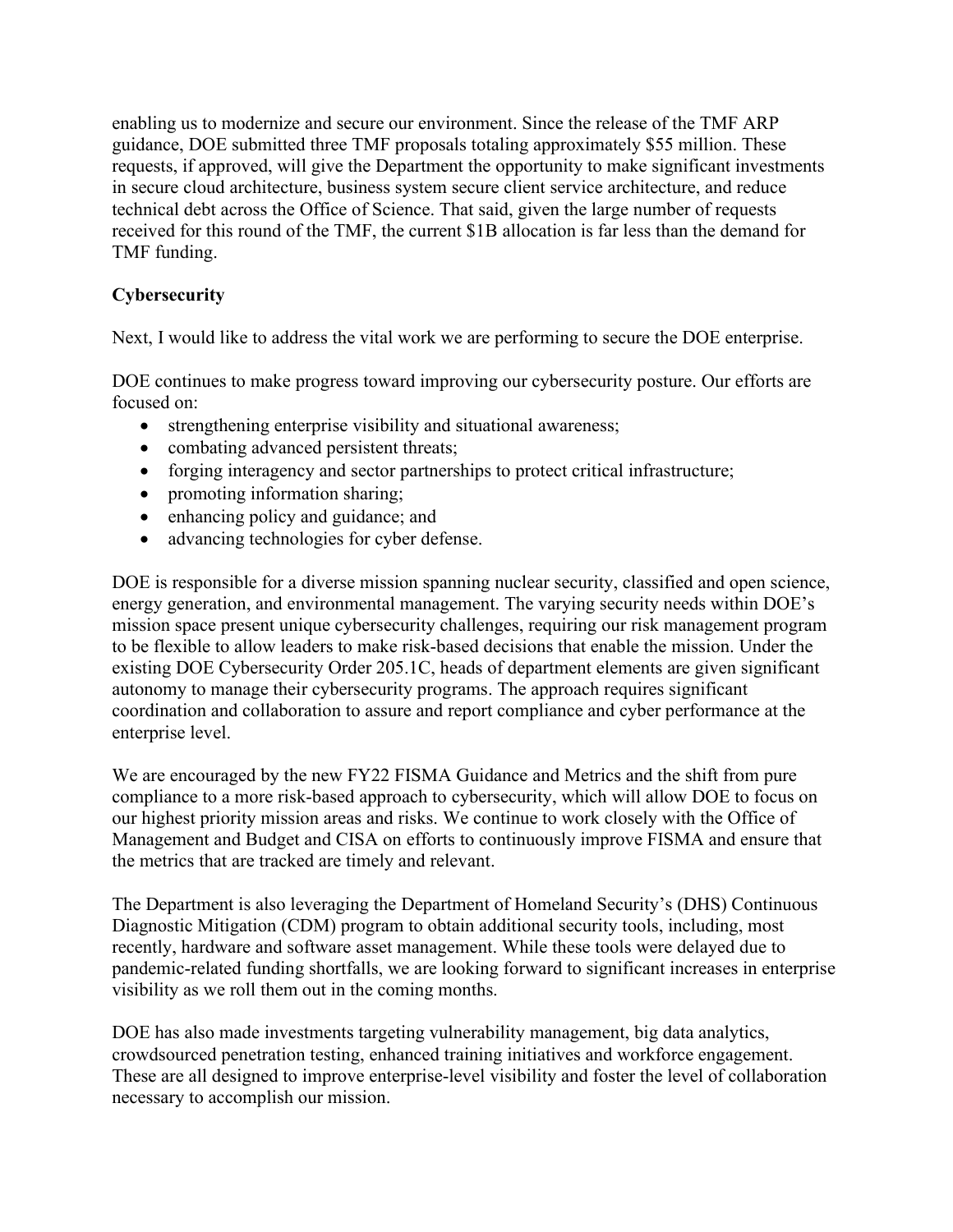## **IT and Cyber Workforce Development**

As we face an ever-growing shortage of cybersecurity and IT talent, I am focused on strengthening DOE's IT and cybersecurity federal workforce by bringing new talent on board with a focus on hiring women and underrepresented minorities. According to CyberSeek, a Department of Commerce funded project to understand the cybersecurity job market, nearly 600,000 cybersecurity jobs are vacant across the public and private sectors nationwide. At DOE, we are implementing a multi-pronged approach to compete for talent. We regularly leverage our direct hire authority, which enables us to fill certain IT, cyber and information management positions more rapidly and DOE is engaging across the federal enterprise to discuss and implement increased incentives for cybersecurity professionals.

DOE's OCIO, along with the Office of Economic Impact and Diversity's Office of Minority Programs, the Office of Science, and the National Nuclear Security Agency, recently launched the Omni Internship Alliance. This paid internship program is designed to employ students from overburdened and underserved communities and provide these students the opportunity to intern at DOE. The program seeks to build new career pathways for students from underserved communities while simultaneously building the cyber/IT talent pipeline needed to support the energy sector in the years ahead. Interns will hold appointments at DOE national laboratories, PMAs, plants, headquarters, and other approved sites, where they will receive hands-on job experience in an immersive environment that provides them with an understanding of the mission, operations, and culture of DOE.

I would now like to share some thoughts about the future of IT at DOE and across the federal government.

## **Lessons Learned on Accelerating Innovation**

Almost a decade ago, we recognized the way the government had been buying and building technology took too long, cost too much, and failed too often. This resulted in a concerted effort to make government better and deliver services that we can all be proud of. That includes the launch of a variety of digital services, teams, approaches, and playbooks across the government. We have learned how to use agile development and implement Development, Security, and Operations (DevSecOps) pipelines. We learned that our challenges are not technology related, but rather that they are caused by people, processes, procurement, policy, and politics. Congress passed laws like FITARA and the MGT Act to enable these changes. While many of us now understand that to change the services we deliver, we need to change our culture, our progress while real—has been inconsistent and slow.

The government's response to the COVID-19 pandemic provided a window into what government services can look like when we move fast. DOE and every other department and agency pivoted to nearly one hundred percent telework and did it seamlessly. Agencies stood up new portals and processes and disbursed trillions of dollars through new and existing mechanisms. We moved at the speed of need because lives depended upon it. In the process, we